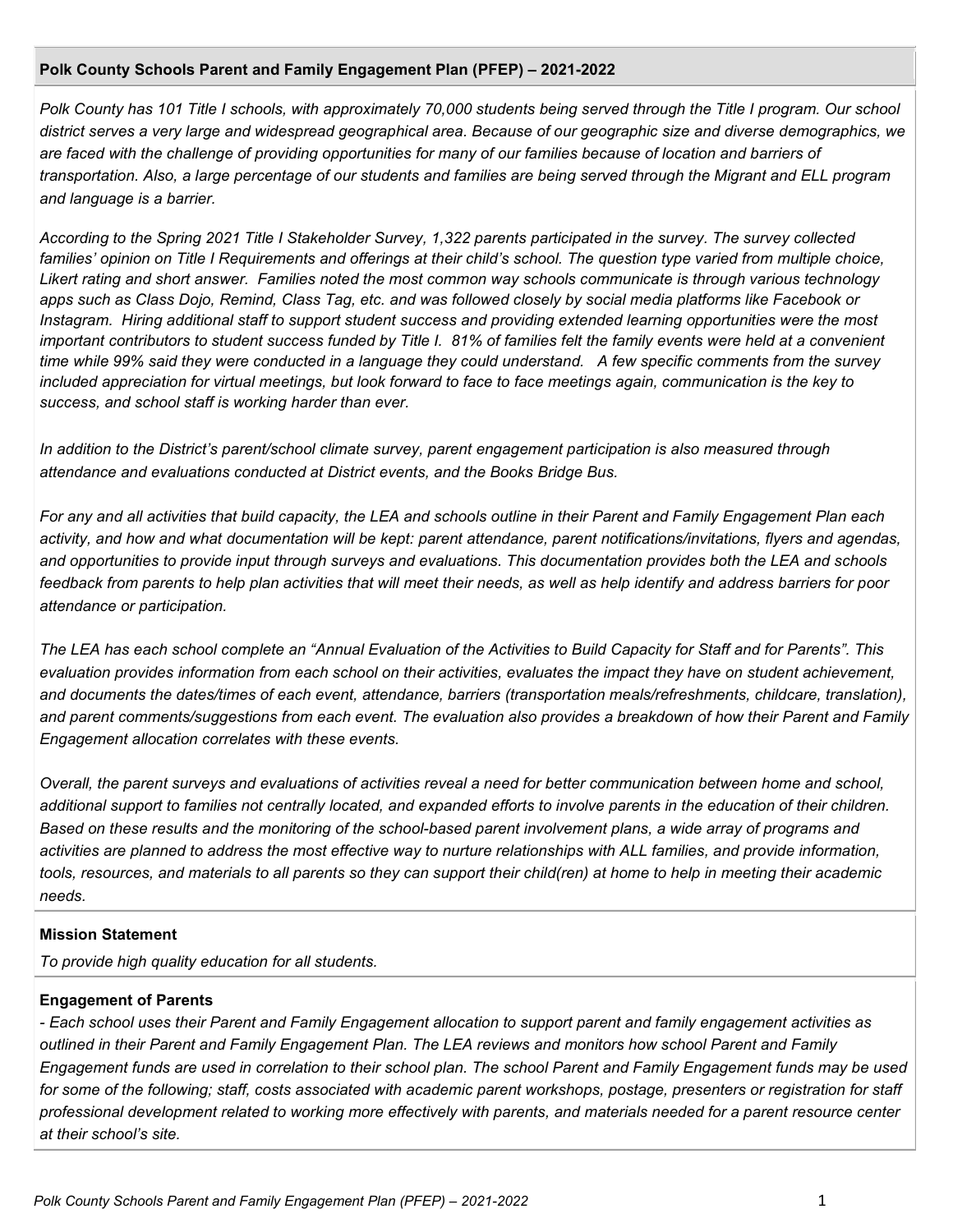*- The LEA allows the position of a Parent Involvement Paraprofessional to help implement school-based activities outlined in the school Parent and Family Engagement Plans. The LEA requires schools to implement a minimum of two activities/workshops for building capacity with the parents, which are outlined in the Parent and Family Engagement Plan and related to the goals in their SIP. Activities should be geared towards a core academic subject, transition/graduation, and/or college and career readiness, and meet the goal of improving student achievement. These two activities must be in addition to the Title I Annual Parent Meeting. Expenses for some of these activities may include materials, postage, consultants, child care, transportation, translation costs, stipends for teachers, and refreshments.*

*-The District Parent and Family Engagement Plan and the LEA plans are presented at the District Advisory Council (DAC) meeting and various parent events where all parents from the district are invited to get involved and provide feedback on the LEA plan via Google form, or handwritten feedback on the District PFEP. A hard copy is provided to all parents who attend the meeting. The LEA uses parent feedback to plan and/or revise the district level PFEP. The complete District Title I Parent and Family Engagement Plan will be posted on the district website [\(www.polkschoolsfl.net\)](http://www.polkschoolsfl.net/), linked from each Title I school's website, and copies will be in the Parent and Family Engagement notebook located in the Title I School offices by November 1, 2021. The LEA Plan is also discussed at each school's Title I Annual Meeting. A PowerPoint template is provided to each Title I school to help present the plan to all parents. At the end of the Annual Meeting, parents complete an evaluation of the meeting and provide input and suggestions.*

*- The LEA will approve schools to fund Parent/Family Workshops or trainings that bridge the home-school connection and/or ways to improve parents and schools working together. This may include any reasonable fees, registration, materials, professional development, and/or stipends that are allowable for involved staff. To help schools address barriers, it is allowable for schools to pay reasonable expenses for translators, childcare, and transportation for parent events. If a school would like to have a parent resource room on their campus funds may be used to purchase materials, resources and equipment needed for the resource room.*

### **Technical Assistance**

*- The LEA's goal is to educate, equip, and partner with our students and their support systems by offering a variety of relevant and effective programs, activities, and resources that will help make a positive impact on the individual and the community. By building strong parent/family-learning communities, we will increase student achievement in our schools. The LEA generates a goal through disaggregating data and feedback from District events, surveys, data, and parent input provided from the schools.*

*- During the 2021-2022 school year, as outlined in our Parent and Family Engagement Plan the LEA will expand efforts to increase parent and family engagement by participating in professional development opportunities with Scholastic, allowing us to build the capacity of Title I contacts and transition from parent involvement to parent and family engagement.*

*-The LEA will provide technical assistance for completing the PFEP. Written guidance was distributed to all Title I schools in the spring of 2021 regarding the steps for completing the PFEP. In May of 2021, the LEA provided in-depth technical assistance to complete the PFEP and collect parent/family input. After schools submit the PFEP to the district, Title I Coordinators will review using a district-created checklist to determine all criteria has been met. The coordinators will provide feedback and schools will revise and submit the final draft of the PFEP.*

*- The LEA monitors documentation of all Parent and Family Engagement related activities to ensure fidelity in several ways: school support, an online documentation system, staff development and meetings, and onsite visits.*

*-An online documentation system, Title I Crate, is used to collect documents and monitor compliance. The LEA Title I School Coordinators have access to review all documentation at any time for monitoring purposes. Title I School Program*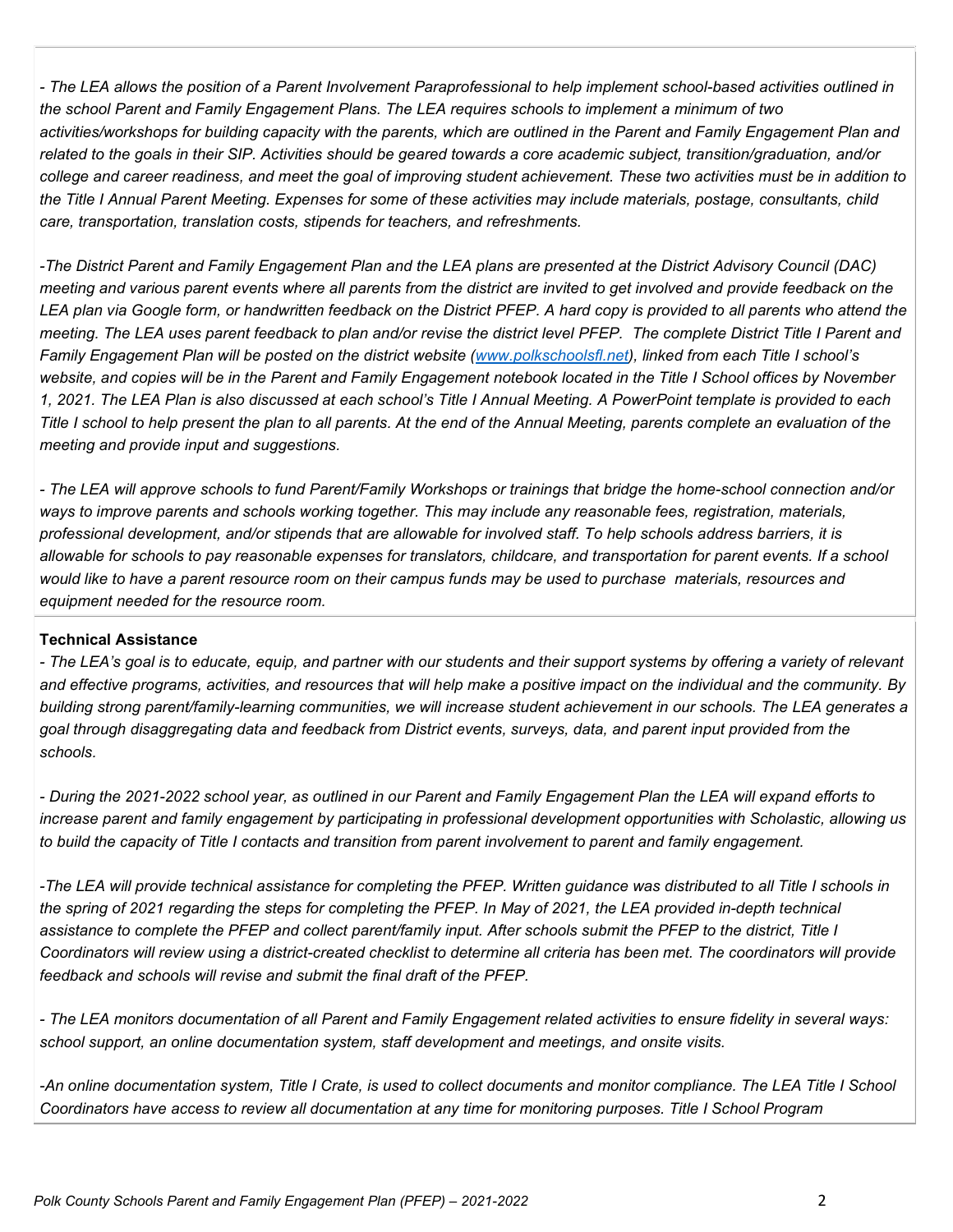*Coordinators provide assistance to schools and monitor fidelity through constant communication, onsite school visits, and by attending the activities that are hosted at the schools.*

*- Another way the District monitors the implementation and fidelity of the school plans and Parent and Family Engagement activities is through data collection using coversheets completed throughout the year. These coversheets document the completion of the Compact, the PFEP (Parent and Family Engagement Plan), how parent input was obtained, and the dissemination of the Compact, Information on Parent's Right to Know, and Curriculum and State Assessments to parents. In addition, the dates, times, and attendance for the Annual Title I Parent Meeting, and notification to parents of the availability of the PFEP, SIP, and Annual Report Card via Know Your School website are monitored.*

*- In April/May, the LEA collects from each school their Annual Evaluation of School based capacity building activities with staff and for parents. The LEA requires schools to host a minimum of two activities/workshops with parents. These academic activities/workshops are outlined in the school plan and inform parents about transition/graduation, college/career readiness, and information on required state assessments and curriculum. The two required activities are in addition to the Title I Annual Parent meeting. The evaluation documents the type of activity, how the school addressed barriers, such as childcare, transportation, translation, etc., how the parents were notified, the number in attendance, and feedback from evaluations of each activity. The LEA monitors school documentation through parent notifications and invitations, sign in sheets, agendas, and surveys and/or evaluations to gather parent input.*

*-The Parent and Title I Stakeholder Survey is given in the Spring to allow parents and families to request support to better meet the needs of students in meaningful ways that will improve academic achievement. The District shares the Parent Climate Survey results with all Title I schools the following school year.*

### **Coordination and Integration**

The LEA will coordinate and integrate parent and family engagement strategies from Title I, Part A, with other federal programs (including but not limited to: Head Start, Early Reading First, Parents as Teachers, Home Instruction Program for Preschool Youngsters (HIPPY), Voluntary Pre-Kindergarten, Title I, Part C and Part D, Title III, and Title IV, Part A) [Sections 1116 (a)(2)(D) and 1116(e)(4)] as follows:

*WE3 (Perkins) – Polk County Public Schools will showcase its top educational workforce programs. The expo will feature nearly 400 booths spotlighting the innovative schools, programs, and careers available throughout the county, offering parents and students a convenient way to explore Polk's many educational opportunities.*

*Poverty Simulation (Title IX) – The LEA bridges the gap from misconception to understanding poverty. The poverty simulation is an interactive immersion experience that sensitizes community participants to the reality of poverty.*

*Head Start/VPK/Title I PreK – The LEA coordinates with Title I Pre-K to provide classes for parents and topics include Getting Your Child Ready for School, Preparing for Kindergarten, and Reading with Your Child.* 

*Migrant (Title I, Part C) – The Title I Books Bridge buses go to Migrant Parent Advisory Council Meetings (MPAC) to allow migrant parents and families the opportunity to visit the bus, take part in the various activities and receive a free book. Also, Migrant teachers and home school liaisons promote activities and workshops at local schools.*

*Title III - Provides classes for parents to attend for language acquisition.*

### **Annual Evaluation**

*The LEA Parent and Family Engagement Plan and each school's PFEP outline all parent and family engagement activities and events planned for that school year. The LEA and schools both evaluate the effectiveness of their activities through data collection which includes: attendance, sign in sheets, and activity evaluations. In addition, the District evaluates activities based on parent input from parent surveys, evaluations, and questionnaires.*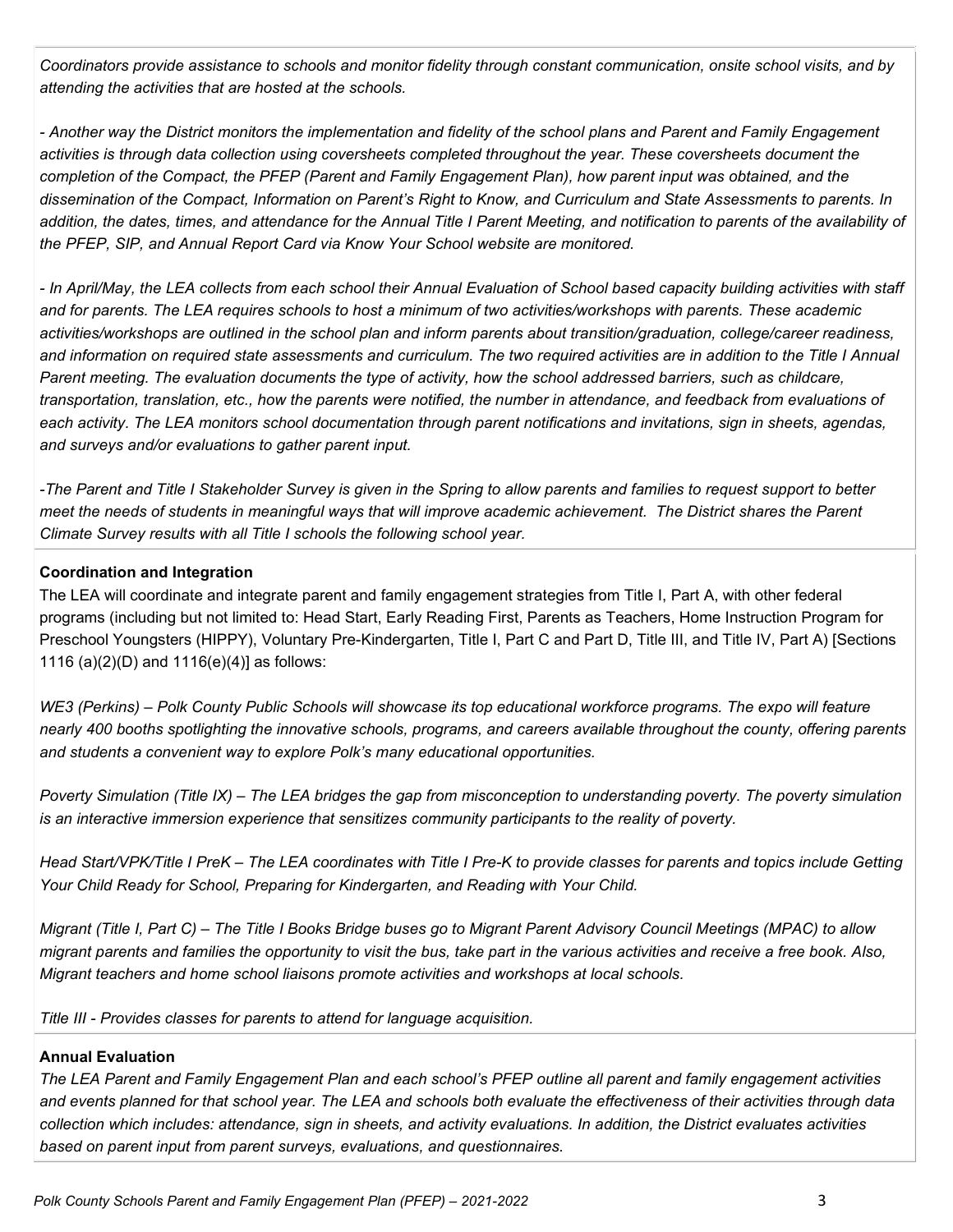*The LEA monitors schools' parental and family engagement and their effectiveness through site visits, data collection, and documentation. The LEA evaluates school activities, as outlined in their PFEP, through an annual evaluation of the activities. The evaluation, completed at the end of the year, includes data documentation of: attendance and sign in sheets, evaluations, District parent surveys, SAC and or PTA/PTO meetings, suggestion boxes, school website, and other school events and parent meetings. The information that is collected through this evaluation is what is used in the evaluation section of the PFEP.*

*The LEA also assures that parents are part of the planning process for writing and/or revising the school Compact and PFEP by having schools document how they offer opportunities for parent input specifically for these items and to provide evidence of that input. This information is uploaded with the PFEP template.*

*The LEA monitors the compliance of Title I Annual Parent meetings by having schools complete an "Annual Meeting Report" within the first nine weeks of school. The report documents that schools have held their Title I Annual Parent Meeting and provides details on the process for notifying parents, the dates/times of meetings, attendance, and services provided to overcome barriers as outlined in their school PFEP. The LEA requires schools to provide opportunities and specific information to parents on how they can be involved in their child's education through their school website, Parent/Family Engagement Notebook, and as part of their PFEP. The LEA provides specific information that schools must make available to parents via their school website and in the notebook that is kept in the school's front office. The LEA documents that each school's website and "Parent and Family Engagement Notebook" are updated for the current school year.*

# **Building Capacity**

- *1. Parent and Family Engagement School Contact Meetings*
	- a. District Title I Coordinators

b. Provide training tips, information, and support services that strengthen the relationships between parents and the school in meaningful ways that improve academic achievement.

- c. Fall 2021, Spring 2022
- d. Evaluations/Agenda

e. Teacher to Parent Communication: Experimental Evidence from a Low-Cost Communication Policy (Draft, Matthew A.; Rogers, Todd – Society for Research on Educational Effectiveness, 2014) – This research study indicates that by building parent capacity through communication with teachers increase parent/child discussions and has a positive impact on student achievement.

### *2. School Funded Parent Resource Centers*

a. District and Schools

b. Provides workshops and resources for parents that are linked to the Florida Standards to help increase student achievement.

c. Ongoing

d. Sign-In Sheets/Workshop Agendas/Calendar of Events/Inventory

e. Ohio Department of Education. (2016). Sample Best Practices for Parent Involvement in Schools. Retrieved from http://education.ohio.gov/Topics/Other-Resources/Family-and-Community-Engagement/Getting-Parents-

Involved/Sample-Best-Practices-for-Parent-Involvement-in-Sc. Research confirms that the involvement of parents and families in their children's education is critical to students' academic success.

# *3. Instructional Coaches*

a. District and School-based Instructional Coaches

b. Analyze student data for planning effective Parent and Family Engagement activities in support of student achievement

- c. Ongoing
- d. Parent Sign-In Sheets/Evaluations/Agendas/Surveys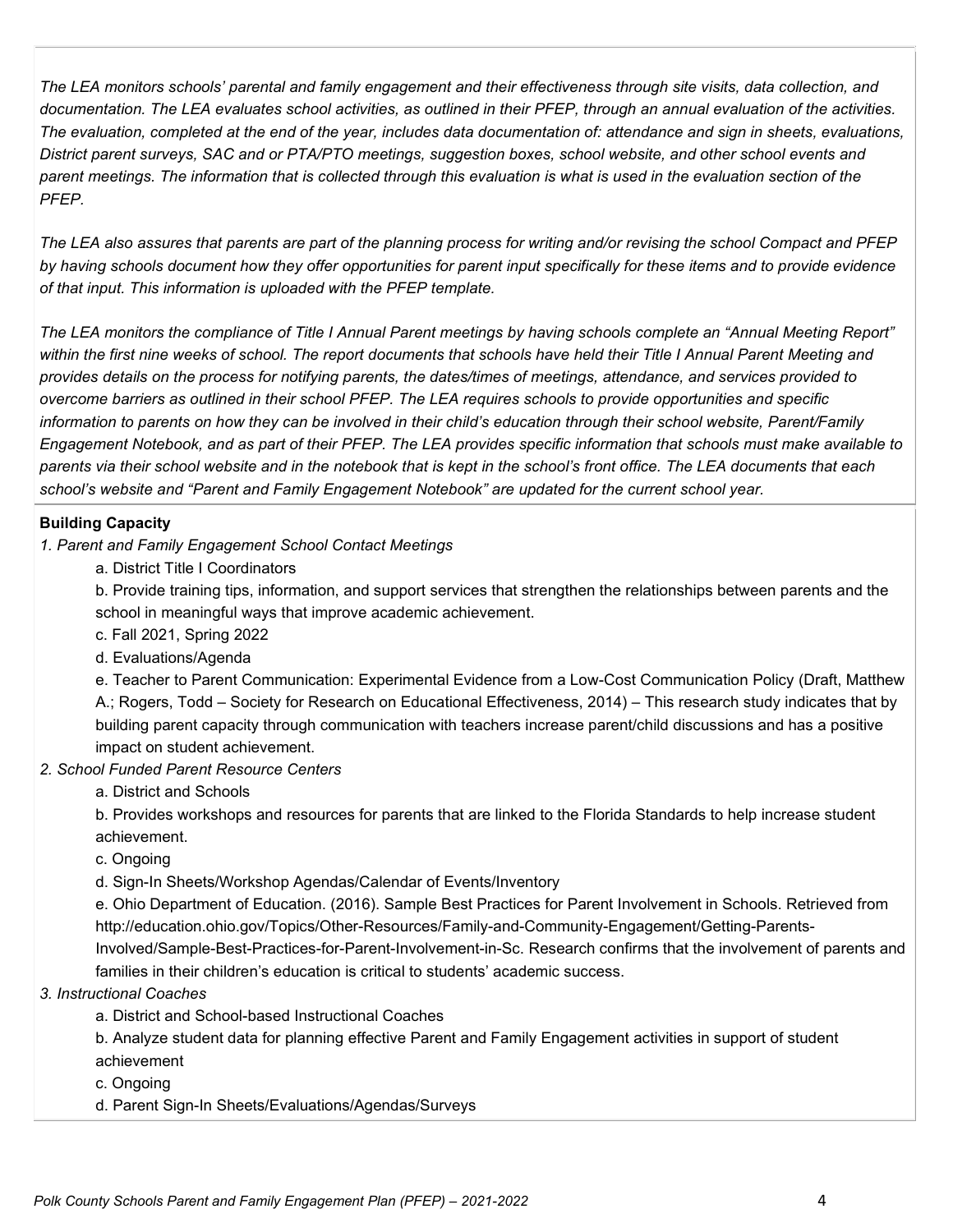e. Mapp, K. L. 2012. "Family Engagement Capacity Building Framework (Draft)." Washington DC: U.S. Department of Education, Office of Innovation and Improvement. Downloadable PDF available at: http://www.ed.gov/blog/wp-content/ uploads/2012/12/Family Engagement\_ DRAFT\_Framework.pdf.

# *4. Transition Nights – Kindergarten/Middle/High/College and Career*

a. School Parent and Family Engagement Contact/Guidance/Administration/Student Success Coaches

b. Parents will become aware of college and career opportunities and financial aid procedures for their children and making a smooth transition from one grade band to the next.

c. Ongoing

- d. Sign-In Sheets/Evaluations/Agendas/Surveys
- e. College--We Want In!

Probst, Carolyn; O'Hara, Dennis P. – Journal for Leadership and Instruction, 2015

Engaging students and families early and often and using a continuum of strategies enable school leaders to close aspiration gaps, thus creating and sustaining a college-going culture for all students.

- *5. Title I Stakeholder Survey Compilation of Results*
	- a. District and Schools

b. Results are used to amend the SIP, Title I program, and the PFEP at school sites to better help meet the needs of parents and students in meaningful ways that will improve academic achievement.

c. Spring

d. Survey Results

e. Exploring the School Climate--Student Achievement Connection: Making Sense of Why the First Precedes the Second Jones, Albert; Shindler, John – Educational Leadership and Administration: Teaching and Program Development, 2016. The purpose of this study was to explore the relationship between student academic achievement and various elements within the domain of school climate, and to examine the nature and potential causality of that relationship.

### **Staff Training**

- *1. Back to School Meeting/Technical Assistance*
	- a. Director of Federal Programs, Title I Coordinators
	- b. Review ESSA, Title I statutes, and program guidelines of Title I, Part A
	- c. August 2021
	- d. SIP, PFEP, Evaluations

e. School Leadership Interventions Under the Every Student Succeeds Act: Evidence Review. Updated and Expanded. Research Report RR-1550-1-WF

Herman, Rebecca; Gates, Susan M.; Arifkhanova, Aziza; Bega, Andriy; Chavez-Herrerias, Emilio R.; Han, Eugene; Harris, Mark; Tamargo, Jennifer; Wrabel, Stephani – RAND Corporation, 2016

This report describes the opportunities for supporting school leadership under ESSA, discusses the standards of evidence under ESSA, and synthesizes the research base with respect to those standards*.*

### *2. Title I Integration with other Federal Programs*

- a. Director of Federal Programs, Title I Coordinators
- b. Ensures that schools are providing staff with information and professional development in all deficient areas.
- c. Ongoing
- d. Increased achievement in school grade and/or student standardized test scores

e. School Leadership Interventions Under the Every Student Succeeds Act: Evidence Review. Updated and Expanded. Research Report RR-1550-1-WF

Herman, Rebecca; Gates, Susan M.; Arifkhanova, Aziza; Bega, Andriy; Chavez-Herrerias, Emilio R.; Han, Eugene; Harris, Mark; Tamargo, Jennifer; Wrabel, Stephani – RAND Corporation, 2016

This report describes the opportunities for supporting school leadership under ESSA, discusses the standards of evidence under ESSA, and synthesizes the research base with respect to those standards.

# *3. Budget Meetings*

a. Director of Federal Programs, Title I Coordinators

b. To assist principals with planning and implementation of effective parent and family engagement and professional development activities and ensure all expenditures are linked to improving academic achievement.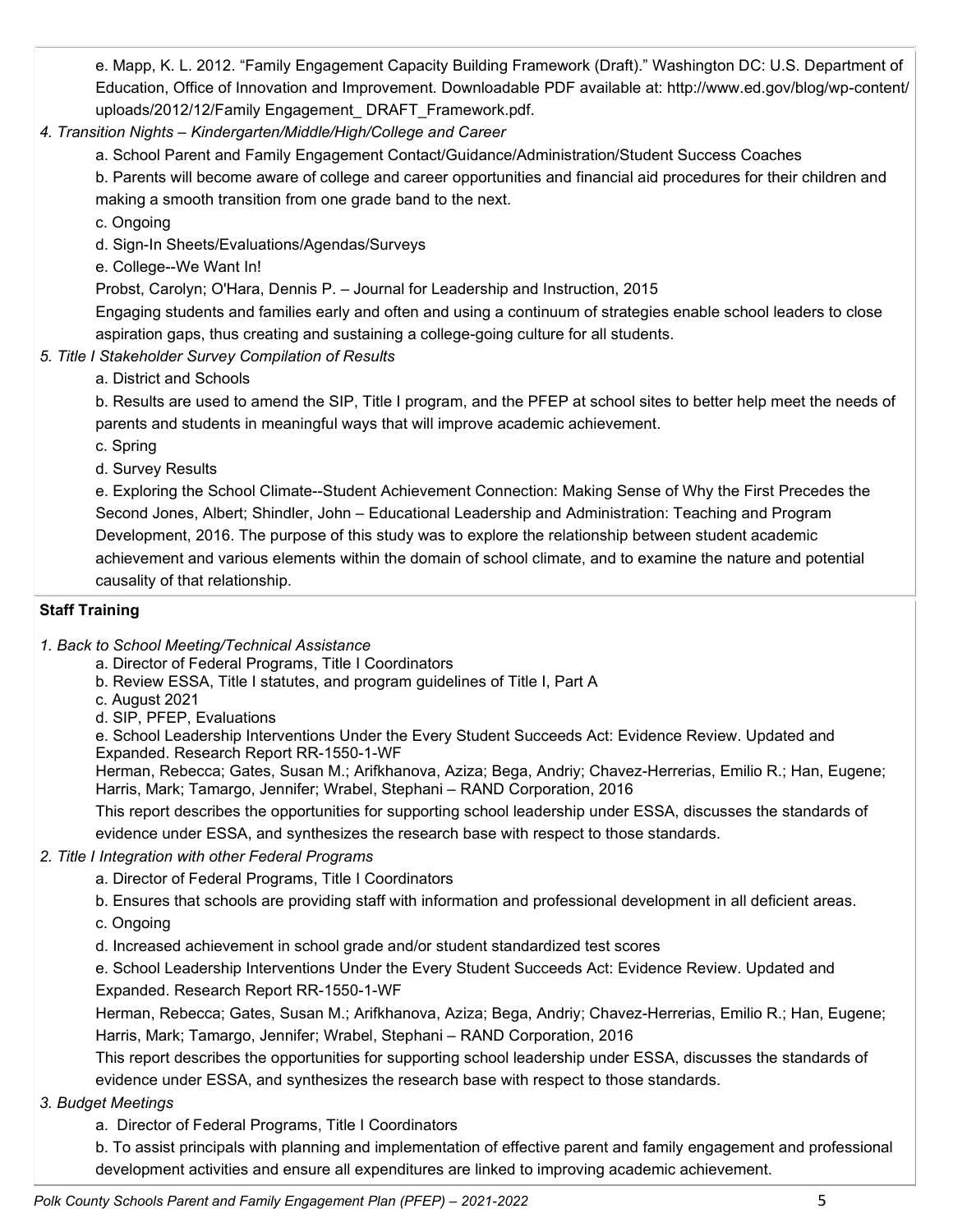c. Spring 2021

d. Evaluations, School's SIP plans

e. School Leadership Interventions Under the Every Student Succeeds Act: Evidence Review. Updated and Expanded. Research Report RR-1550-1-WF

Herman, Rebecca; Gates, Susan M.; Arifkhanova, Aziza; Bega, Andriy; Chavez-Herrerias, Emilio R.; Han, Eugene; Harris, Mark; Tamargo, Jennifer; Wrabel, Stephani – RAND Corporation, 2016

This report describes the opportunities for supporting school leadership under ESSA, discusses the standards of evidence under ESSA, and synthesizes the research base with respect to those standards.

### *4. Title I Talks*

a. Title I Coordinators

b. Provide technical assistance for parent involvement compliance documentation

c. Ongoing

d. Evaluations

e. Mapp, K. L. 2012. "Family Engagement Capacity Building Framework (Draft)." Washington DC: U.S. Department of Education, Office of Innovation and Improvement. Downloadable PDF available at: http://www.ed.gov/blog/wp-content/ uploads/2012/12/Family Engagement\_ DRAFT\_Framework.pdf

*5. Compact and PFEP Guidance/Review Meetings*

a. Title I Coordinators

b. Provide schools with feedback on planning effective capacity-building activities for parents and staff and provide technical assistance to review their PFEP

c. Ongoing

d. Sign-In sheets, PFEP Rubric Checklist

e. Mapp, K. L. 2012. "Family Engagement Capacity Building Framework (Draft)." Washington DC: U.S. Department of Education, Office of Innovation and Improvement. Downloadable PDF available at: http://www.ed.gov/blog/wp-content/ uploads/2012/12/Family Engagement\_ DRAFT\_Framework.pdf

# **Communication and Accessibility**

*The complete District Title I Parent and Family Engagement Plan will be posted on the District website [\(www.polk-fl.net\)](http://www.polk-fl.net/)*, *linked from each Title I school's website, and copies will be in the Parent and Family Engagement notebook located in school offices by November 1, 2021.*

*1. Paying reasonable and necessary expenses associated with parental involvement activities, including transportation and child care costs, to enable parents to participate in school-related meetings and training sessions.*

a. Refreshments, transportation, translation, and child care may be provided using school Title I funds

b. Principals and school-based Parent and Family Engagement contact

c. Schools distribute evaluations to parents and families to complete at the end of each event. Evidence of these evaluations are uploaded into the district's online Title I Crate system and are reviewed by Title I Coordinators. d. Ongoing

e. Identifying Barriers: Creating Solutions to Improve Family Engagement

Baker, Timberly L.; Wise, Jillian; Kelley, Gwendolyn; Skiba, Russell J. School Community Journal, v26 n2 p161-184 2016

This study reframes the notions of parent involvement (being present in the school building) to parent engagement (viewing multiple constructions of how parents are involved) while addressing parent solution addressing identified barriers such as flexible timing options, other children in the family (child care) and school events held in the evening (providing meals).

*2. Maximizing parental involvement and participation in their children's education by arranging school meetings at a variety of times, or conducting in-home conferences between teachers or other educators, who work directly with participating children, with parents who are unable to attend those conferences at school.*

a. Flexible Meeting Times

b. Principal, Parent and Family Engagement Contact and school team

c. Schools distribute evaluations to parents and families to complete at the end of each event. Evidence of these

evaluations are uploaded into the district's online Title I Crate system and are reviewed by Title I Coordinators.

d. Ongoing

e. Identifying Barriers: Creating Solutions to Improve Family Engagement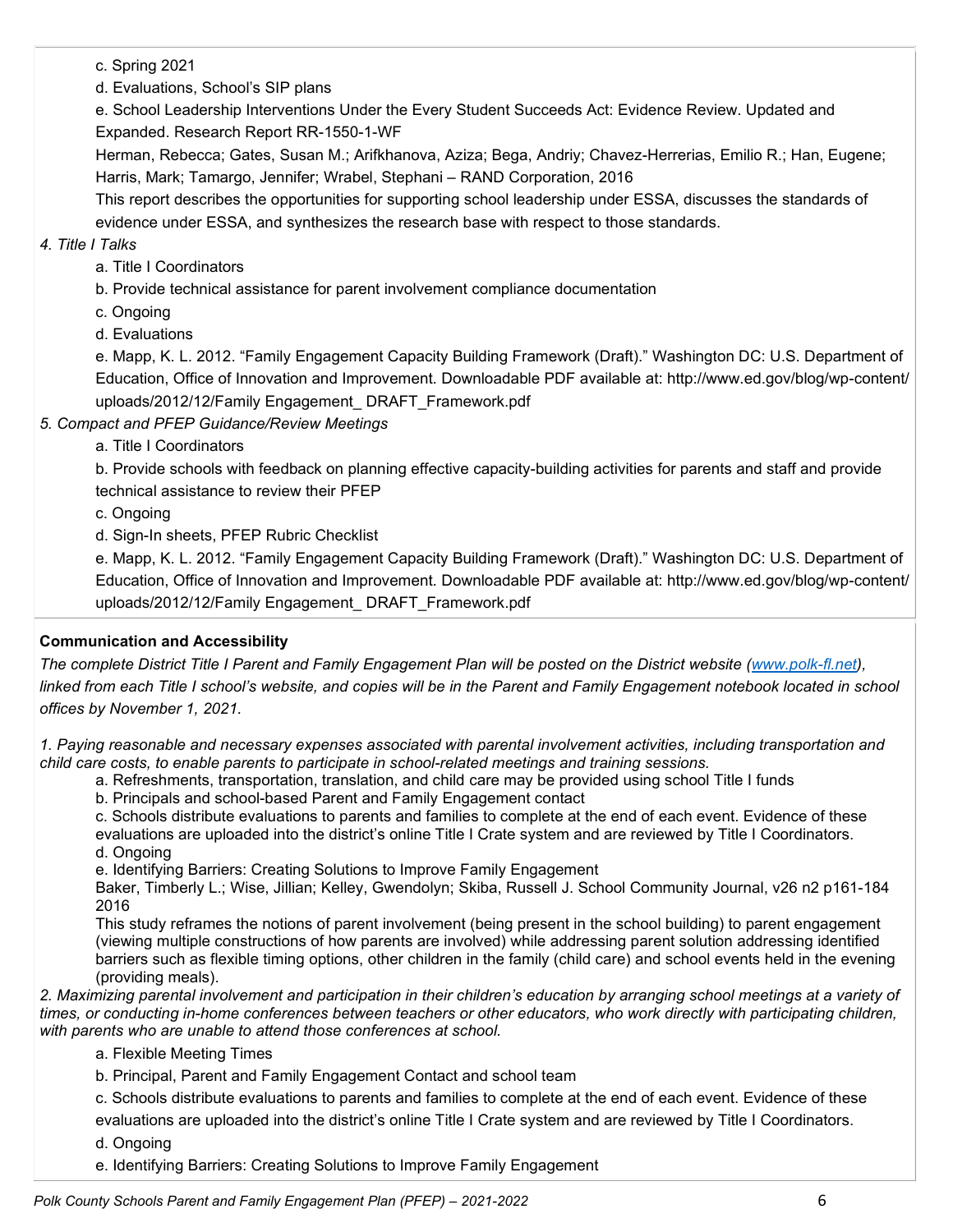Baker, Timberly L.; Wise, Jillian; Kelley, Gwendolyn; Skiba, Russell J. School Community Journal, v26 n2 p161-184 2016

This study reframes the notions of parent involvement (being present in the school building) to parent engagement (viewing multiple constructions of how parents are involved) while addressing parent solution addressing identified barriers such as flexible timing options, other children in the family (child care) and school events held in the evening (providing meals).

### **Evaluation of the Previous Year's Parental Involvement Plan**

### **Building Capacity Summary**

Academic/Curriculum Workshops – parents and families learn about curriculum being taught in their children's classrooms.

- Schools present these workshops in a variety of ways including workshops during the school day or before/after school. These workshops are often stand-alone, but some schools have consecutive workshops building activities and strategies from one workshop to another. The workshops last from 30 minutes to 2 hours depending on the school hosting the event.
- Mapp, K. L. 2012. "Family Engagement Capacity Building Framework (Draft)." Washington DC: U.S. Department of Education, Office of Innovation and Improvement. Downloadable PDF available at: http://www.ed.gov/blog/wpcontent/uploads/2012/12/Family\_Engagement\_DRAFT\_Framework.pdf.
- Parents and families are given evaluations at the end of the workshop to complete. Completed evaluations are reviewed after each event to plan for more effective parent/family events in the future.

Transition Workshops – parent and families learn about effective strategies to help their students transition from one grade level to another.

- Schools present these workshops in a variety of ways including workshops during the school day or before/after school. These workshops are often stand-alone, but some schools have consecutive workshops building activities and strategies from one workshop to another. The workshops last from 30 minutes to 2 hours depending on the school hosting the event.
- College--We Want In! Probst, Carolyn; O'Hara, Dennis P. Journal for Leadership and Instruction, 2015 Engaging students and families early and often and using a continuum of strategies enables school leaders to close aspiration gaps, thus creating and sustaining a college-going culture for all students.
- Parents and families are given evaluations at the end of the workshop to complete. Completed evaluations are reviewed after each event to plan for more effective parent/family events in the future.

Assessment Workshops – parents and families learn about school, district, and state assessments that their children will be taking throughout the school year. In addition, parents and families will learn about proficiency levels and strategies to help their students with assessments.

- Schools present these workshops in a variety of ways including workshops during the school day or before/after school. These workshops are often stand-alone, but some schools have consecutive workshops building activities and strategies from one workshop to another. The workshops last from 30 minutes to 2 hours depending on the school hosting the event.
- Mapp, K. L. 2012. "Family Engagement Capacity Building Framework (Draft)." Washington DC: U.S. Department of Education, Office of Innovation and Improvement. Downloadable PDF available at: http://www.ed.gov/blog/wpcontent/uploads/2012/12/Family\_Engagement\_DRAFT\_Framework.pdf.
- Parents and families are given evaluations at the end of the workshop to complete. Completed evaluations are reviewed after each event to plan for more effective parent/family events in the future.

College and Career Readiness Workshops – parents and families learn about how to help their students prepare for college and career after high school.

• Schools present these workshops in a variety of ways including workshops during the school day or before/after school. These workshops are often stand-alone, but some schools have consecutive workshops building activities and strategies from one workshop to another. The workshops last from 30 minutes to 2 hours depending on the school hosting the event.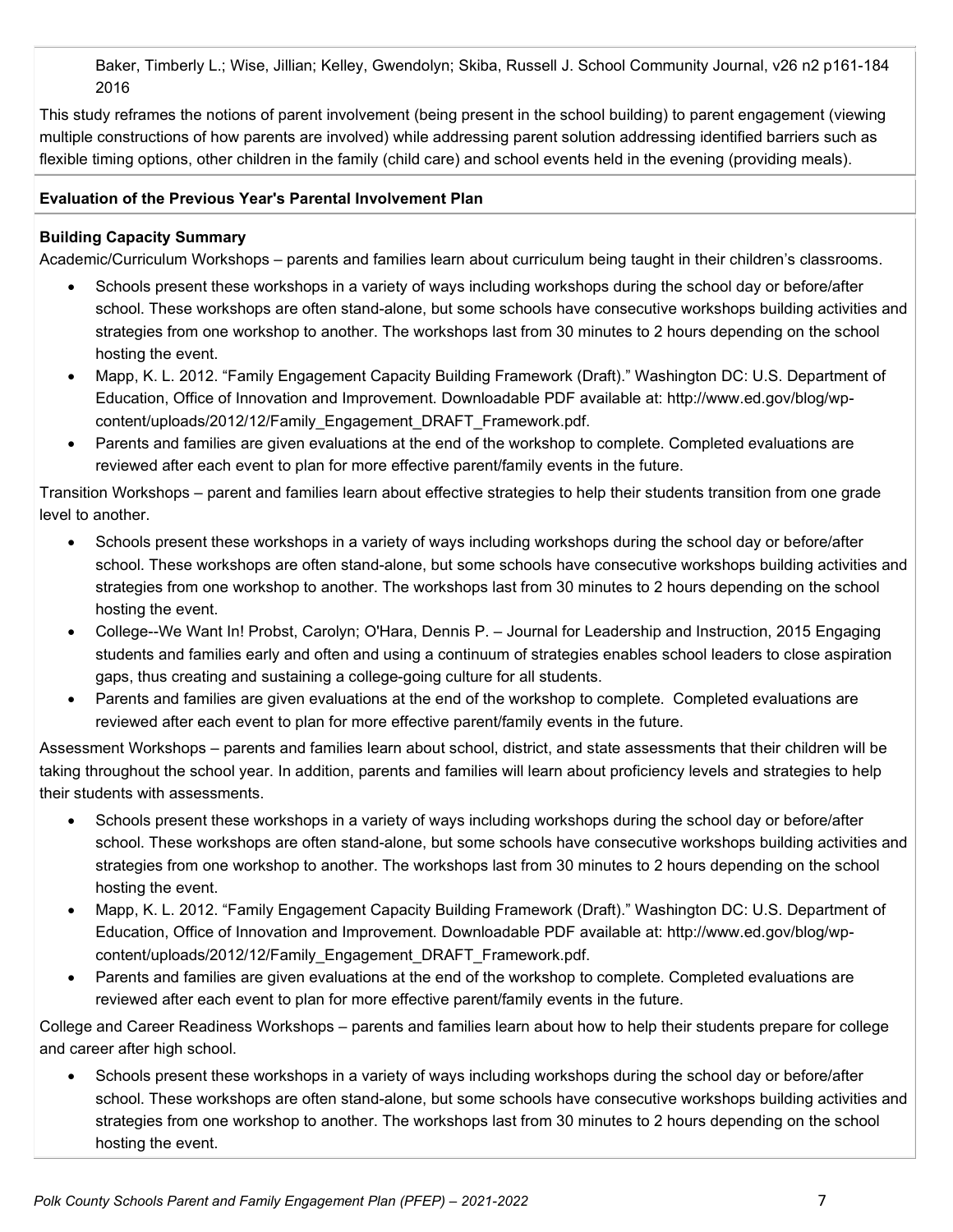- College--We Want In! Probst, Carolyn; O'Hara, Dennis P. Journal for Leadership and Instruction, 2015 Engaging students and families early and often and using a continuum of strategies enables school leaders to close aspiration gaps, thus creating and sustaining a college-going culture for all students.
- Parents and families are given evaluations at the end of the workshop to complete. Completed evaluations are reviewed after each event to plan for more effective parent/family events in the future.

Conferences –parents and families learn more about their students' successes and areas of improvement through individual conferences or academic parent team meetings

- Schools present these workshops in a variety of ways including workshops during the school day or before/after school. These workshops are often stand-alone, but some schools have consecutive workshops building activities and strategies from one workshop to another. The workshops last from 30 minutes to 2 hours depending on the school hosting the event.
- Teacher to Parent Communication: Experimental Evidence from a Low-Cost Communication Policy (Draft, Matthew A.; Rogers, Todd – Society for Research on Educational Effectiveness, 2014) – This research study indicates that by building parent capacity through communication with teachers increase parent/child discussions and has a positive impact on student achievement.
- Parents and families are given evaluations at the end of the workshop to complete. Completed evaluations are reviewed after each event to plan for more effective parent/family events in the future.

 $\bullet$ 

# **Staff Training Summary**

Back to School Meeting - Principals and Title I Contacts are given updated information on the Title I law and what will be required for documenting compliance.

- Back to School Meeting was held in August 2021 the LEA hosted three half day meetings to allow flexibility of when school contacts could participate. All handouts and materials were shared via email and uploaded in Title I Crate
- School Leadership Interventions Under the Every Student Succeeds Act: Evidence Review. Updated and Expanded. Research Report RR-1550-1-WF Herman, Rebecca; Gates, Susan M.; Arifkhanova, Aziza; Bega, Andriy; Chavez-Herrerias, Emilio R.; Han, Eugene; Harris, Mark; Tamargo, Jennifer; Wrabel, Stephani – RAND Corporation, 2016
- School contacts and administrators were sent an electronic evaluation via email and asked to complete the evaluation. Data was collected via Microsoft Office Forms. The data was reviewed by district staff and was used to plan future meetings.

Compact and Parent and Family Engagement Work Session - Title I Contacts were provided technical assistance for writing the Compact and Parent and Family Engagement Plan with emphasis on the requirements in ESSA.

- LEA hosted a virtual technical assistance, plus provided written guidance via email.
- School Leadership Interventions Under the Every Student Succeeds Act: Evidence Review. Updated and Expanded. Research Report RR-1550-1-WF Herman, Rebecca; Gates, Susan M.; Arifkhanova, Aziza; Bega, Andriy; Chavez-Herrerias, Emilio R.; Han, Eugene; Harris, Mark; Tamargo, Jennifer; Wrabel, Stephani – RAND Corporation, 2016
- School contacts and administrators were sent an electronic evaluation via email and asked to complete the evaluation. Data was collected via Microsoft Office Forms. The data was reviewed by district staff and was used to plan future meetings.

# **Private School Summary**

A. Parents participated in a variety of parent workshops that included success strategies in reading and math, test taking tips, and preventing summer academic loss.

B. Private Schools hosted a variety of activities that were single night/day events that lasted between 30 minutes to 2 hours depending upon the school.

C. The LEA's goal is to educate, equip, and partner with our private schools, their families, and their support systems by offering a variety of relevant and effective programs, activities, and resources that will help make a positive impact on the individual and the community. By building strong parent/family-learning communities, we will increase student achievement in our schools.